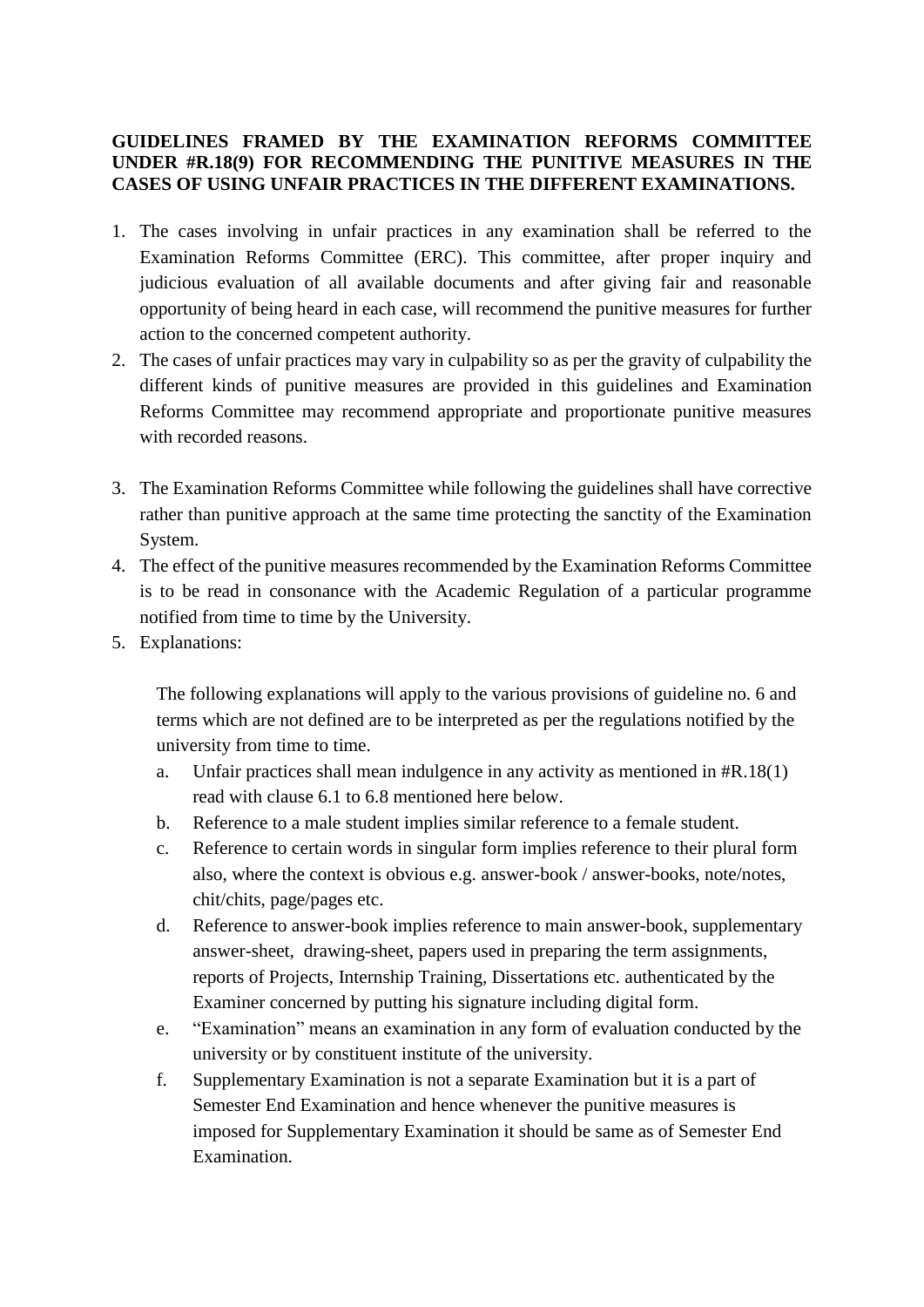- g. Cancellation of result shall mean evaluation in examination becomes null & void
- h. When more than one punitive measures is imposed, the effect of these measures will follow in chronological order.
- i. Obtainable marks means maximum marks allotted to the concerned examination i.e. CE/LPW/PW
- # R.18 of Academic Regulations for admission to the University, eligibility criteria, conduct of Examination etc.

|     |                                                                                                                                                                                                                                                                                                                                                                                                                                                                                                                                                                                                                                                                                                         | <b>Nature of Punitive measures</b>                                                                                                                            |                                                                        |
|-----|---------------------------------------------------------------------------------------------------------------------------------------------------------------------------------------------------------------------------------------------------------------------------------------------------------------------------------------------------------------------------------------------------------------------------------------------------------------------------------------------------------------------------------------------------------------------------------------------------------------------------------------------------------------------------------------------------------|---------------------------------------------------------------------------------------------------------------------------------------------------------------|------------------------------------------------------------------------|
| 6.  | <b>Nature of Unfair Practices in Examination</b>                                                                                                                                                                                                                                                                                                                                                                                                                                                                                                                                                                                                                                                        | <b>CE/LPW/PW</b>                                                                                                                                              | <b>SEE/TEE</b>                                                         |
| 6.1 | If a student,<br>disobeys the instructions of the block<br>(i)<br>supervisor/officer<br>of<br>the<br>Institute/University in examination.<br>writes any matter / content on the question<br>(ii)<br>paper in minor form.<br>attempts communication with<br>another<br>(iii)<br>student.<br>changes<br>the<br>allocated<br>without<br>seat<br>(iv)<br>permission.<br>found with irrelevant written or printed<br>(v)<br>material during examination.                                                                                                                                                                                                                                                     | Written Warning;                                                                                                                                              | Cancellation of<br>the result of<br>SEE/TEE of the<br>concerned Course |
| 6.2 | If a student,<br>is found with relevant written / printed<br>(i)<br>material in any form of minor nature during<br>examination.<br>is found with relevant written / printed<br>(ii)<br>material in any form from his/her answer-<br>book in minor nature during assessment.<br>is found with relevant matter / content in<br>(iii)<br>minor form on his/her body / inside the<br>clothes or under his/her implements like<br>Calculator-Compass etc. or in his/her<br>immediate vicinity.<br>has copied from the answer-book of another<br>(iv)<br>student in minor form without his/her<br>knowledge during examination (Award the<br>punitive measure/s to the student who had<br>copied the answer). | Deduction of 10%<br>marks of maximum<br>obtainable marks<br>from the obtained<br>marks by the student<br>concerned in<br>CE/LPW/PW of the<br>concerned Course | Cancellation of<br>the result of<br>SEE/TEE of the<br>concerned Course |
| 6.3 | If a student,<br>is found with relevant written / printed<br>(i)<br>material in any kind in extensive form<br>during examination.                                                                                                                                                                                                                                                                                                                                                                                                                                                                                                                                                                       |                                                                                                                                                               |                                                                        |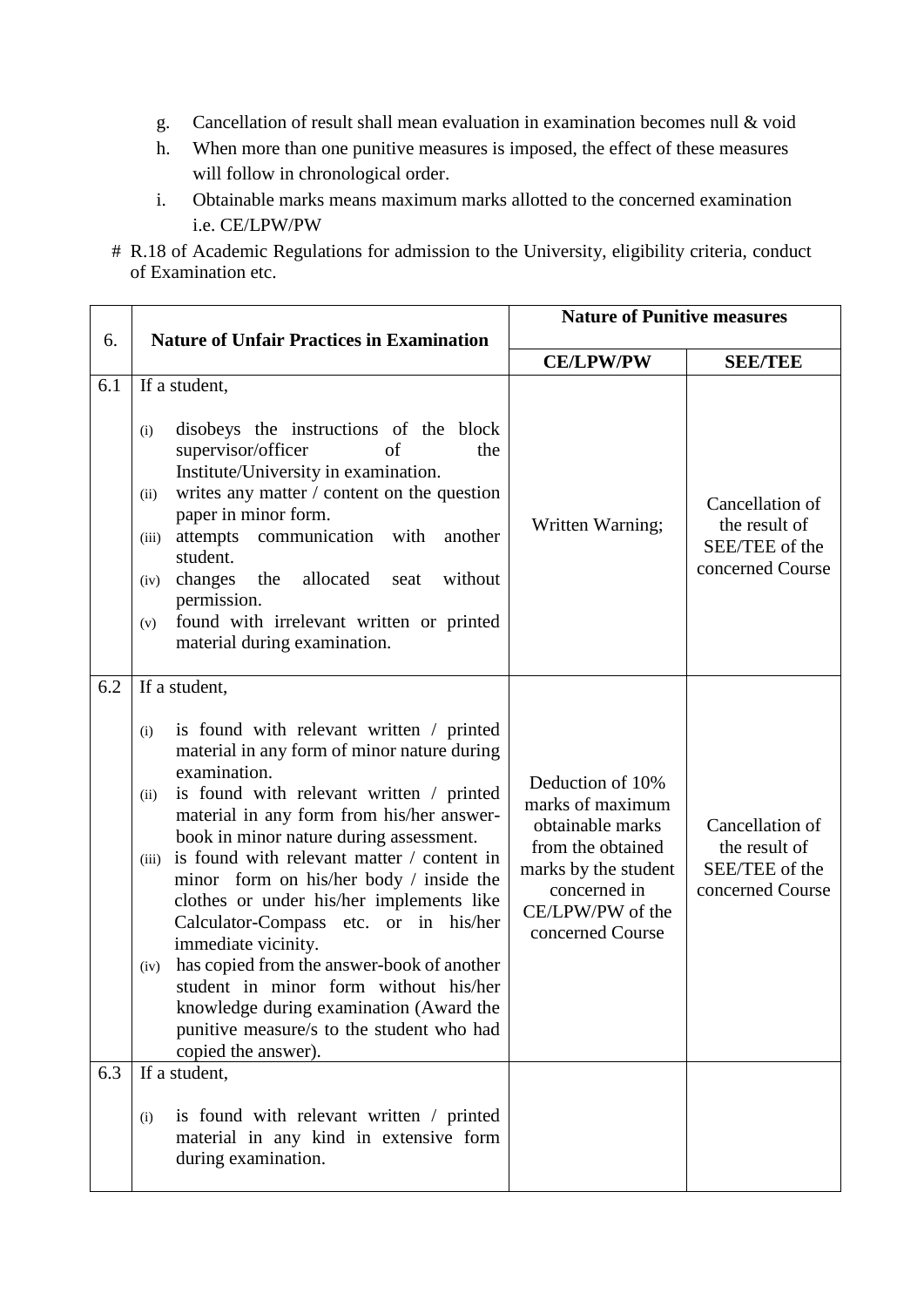|     |                                                                                                                                                                                                                                                                                                                                                                                                                                                                                                                                                                                                                                                                                                                                                                                                                                                                                                                                                                                                                                                                                                                                                                                                                                                                                         | <b>Nature of Punitive measures</b>                                                                                                                            |                                                                                                                                                                                                                     |
|-----|-----------------------------------------------------------------------------------------------------------------------------------------------------------------------------------------------------------------------------------------------------------------------------------------------------------------------------------------------------------------------------------------------------------------------------------------------------------------------------------------------------------------------------------------------------------------------------------------------------------------------------------------------------------------------------------------------------------------------------------------------------------------------------------------------------------------------------------------------------------------------------------------------------------------------------------------------------------------------------------------------------------------------------------------------------------------------------------------------------------------------------------------------------------------------------------------------------------------------------------------------------------------------------------------|---------------------------------------------------------------------------------------------------------------------------------------------------------------|---------------------------------------------------------------------------------------------------------------------------------------------------------------------------------------------------------------------|
| 6.  | <b>Nature of Unfair Practices in Examination</b>                                                                                                                                                                                                                                                                                                                                                                                                                                                                                                                                                                                                                                                                                                                                                                                                                                                                                                                                                                                                                                                                                                                                                                                                                                        |                                                                                                                                                               |                                                                                                                                                                                                                     |
|     |                                                                                                                                                                                                                                                                                                                                                                                                                                                                                                                                                                                                                                                                                                                                                                                                                                                                                                                                                                                                                                                                                                                                                                                                                                                                                         | <b>CE/LPW/PW</b>                                                                                                                                              | <b>SEE/TEE</b>                                                                                                                                                                                                      |
|     | is found with relevant written / printed<br>(ii)<br>material in any kind from his/her answer<br>book in extensive form during assessment.<br>is found possessing any kind of electronics<br>(iii)<br>devices including mobile phone/smart<br>watch except simple calculator (wherever<br>allowed) during examination irrespective of<br>whether it is used or not used.<br>has copied from the answer-book of another<br>(iv)<br>student in extensive form without his/her<br>knowledge during examination (Award the<br>punitive measure/s to the student who had<br>copied the answer).<br>has copied the answer from the other<br>(v)<br>student with his/her knowledge. (Award the<br>punitive measure/s to both the students)<br>writes relevant matter / content in extensive<br>(vi)<br>form on his/her body / inside the clothes or<br>under his/her implements like Calculator-<br>Compass etc. or in his/her immediate<br>vicinity.<br>is found kept or referring any kind of notes,<br>(vii)<br>book<br>material,<br>etc.<br>in<br>washroom/toilet/corridor etc. out side of the<br>examination hall.<br>(viii) exchanges / borrows / takes any article /<br>documents with relevant minor content of a<br>course (Award the punitive measure/s to the<br>guilty student/s). | Deduction of 20%<br>marks of maximum<br>obtainable marks<br>from the obtained<br>marks by the student<br>concerned in<br>CE/LPW/PW of the<br>concerned course | Cancellation of<br>the result of all<br>examinations<br>(CE, LPW/PW,<br>SEE/TEE) of the<br>concerned Course                                                                                                         |
| 6.4 | If a student,<br>is found to have torn the answer book or<br>(i)<br>part thereof, of his own, or of other student.<br>(ii) attempts to throw/thrown or carry/carried<br>away the answer-book or part thereof<br>outside the examination hall during<br>examination.<br>(iii) is found in possession of unauthorized<br>answer books or part thereof either blank or<br>written upon during examination.<br>(iv) is found to have made any kind of changes in<br>answer-book of other student.<br>(v) tries to destroy evidence of unfair practices<br>by throwing it away, chewing it, or by any<br>other means.                                                                                                                                                                                                                                                                                                                                                                                                                                                                                                                                                                                                                                                                        | Cancellation of the<br>result of CE /<br>LPW/PW<br>Examination of the<br>concerned course                                                                     | Cancellation of<br>the result of all<br>examinations of<br>(CE, LPW/PW,<br>SEE) *two<br>courses [for all]<br>the programmes<br>except MBA (FT<br>and FB&E)]<br>Cancellation of<br>the result of all<br>examinations |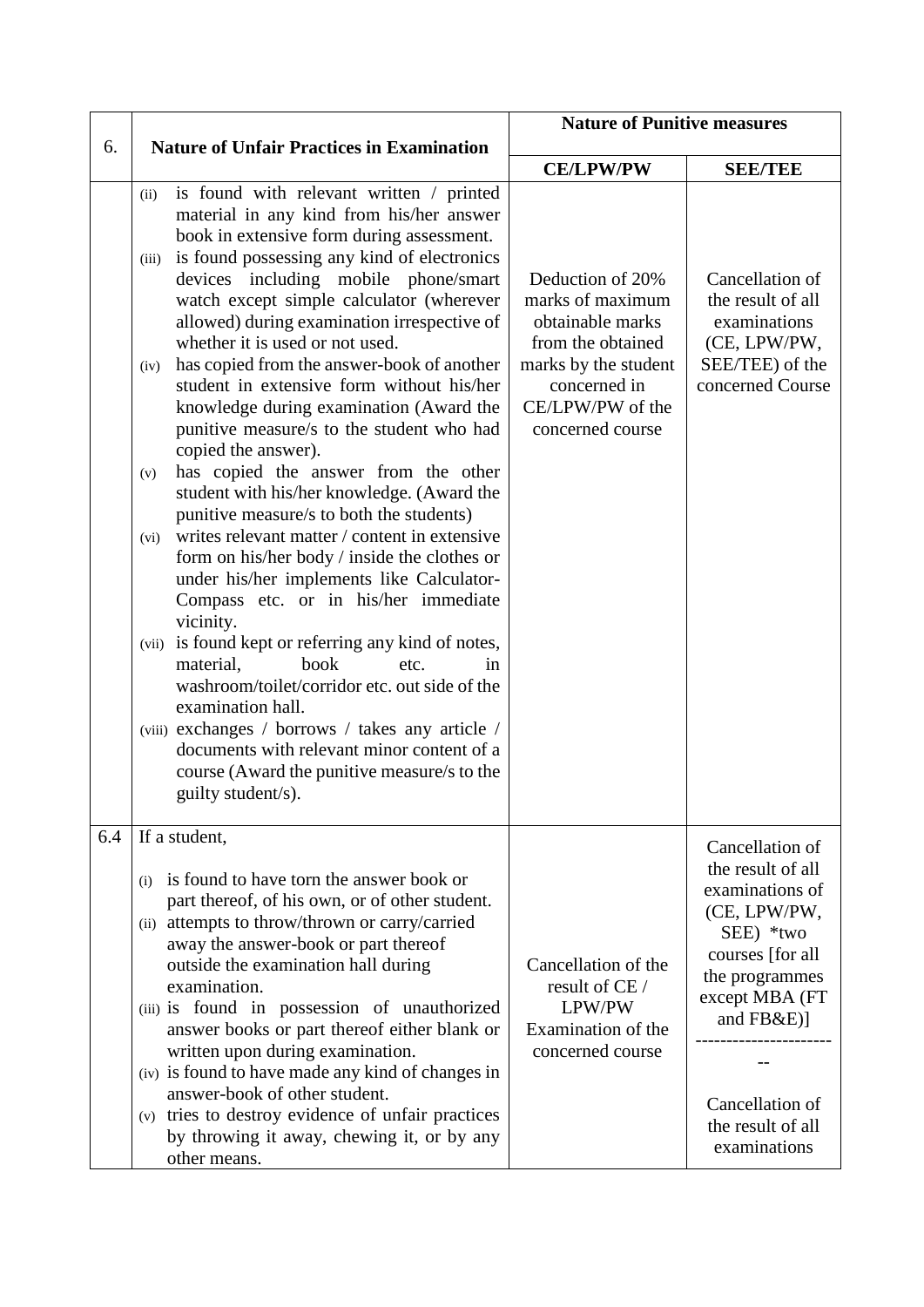|     |                                                                                                                                                                                                                                                                                                                                                                                                                                                                                                                                                                                                                                                                                                                                                                                                                                                                                                                                                                                                                                                                            | <b>Nature of Punitive measures</b>                                                                                                                                                                                                             |                                                                                                                                                                                                                                                    |
|-----|----------------------------------------------------------------------------------------------------------------------------------------------------------------------------------------------------------------------------------------------------------------------------------------------------------------------------------------------------------------------------------------------------------------------------------------------------------------------------------------------------------------------------------------------------------------------------------------------------------------------------------------------------------------------------------------------------------------------------------------------------------------------------------------------------------------------------------------------------------------------------------------------------------------------------------------------------------------------------------------------------------------------------------------------------------------------------|------------------------------------------------------------------------------------------------------------------------------------------------------------------------------------------------------------------------------------------------|----------------------------------------------------------------------------------------------------------------------------------------------------------------------------------------------------------------------------------------------------|
| 6.  | <b>Nature of Unfair Practices in Examination</b>                                                                                                                                                                                                                                                                                                                                                                                                                                                                                                                                                                                                                                                                                                                                                                                                                                                                                                                                                                                                                           |                                                                                                                                                                                                                                                |                                                                                                                                                                                                                                                    |
| 6.5 | (vi) is found by examiner with different hand<br>writing in the answer-book or there is/are<br>missing/additional page/s found from the<br>answer book.<br>(vii) is found to made any changes in the assessed<br>answer-book during showing the answer-<br>book.<br>(viii) snatches or takes away the answer-book or<br>part thereof of other student without his/her<br>knowledge during examination. (Award the<br>punitive measures to the student who had<br>snatched the answer book).<br>(ix) has copied / reproduced part there of in report<br>writing or any other such submission i.e.<br>term assignments or term paper etc. in<br>CE/LPW Examination.<br>(x) exchanges / borrows / takes any article /<br>documents with relevant extensive content of<br>a course or exchanges answer book(s) with<br>the other student (Award the punitive<br>measure/s to the guilty student/s).<br>If a student is found second time,<br>(i) indulging<br>unfair<br>practices<br>in<br>any<br>Examination (CE/LPW/SEE/TEE) under 6.1<br>and penalized previously under 6.1 | <b>CE/LPW/PW</b><br>$(i)$ Deduction of 10%<br>marks of maximum<br>obtainable marks<br>from the obtained<br>marks by the<br>student concerned<br>in CE/LPW/PW of                                                                                | <b>SEE/TEE</b><br>(CE, LPW/PW,<br>TEE) of<br>concerned course<br>$+$<br>Cancellation of<br>the result of TEE<br>of one more<br>course* [for MBA<br>(FT and FB&E)]<br>(i) Cancellation of<br>the result of<br>SEE/TEE of the<br>concerned<br>course |
|     | (ii) indulging<br>unfair<br>practices<br>in<br>any<br>Examination (CE/LPW/SEE/TEE) under the<br>guideline no. $6.2/6.3/6.4$ and penalized<br>previously under 6.1                                                                                                                                                                                                                                                                                                                                                                                                                                                                                                                                                                                                                                                                                                                                                                                                                                                                                                          | the concerned<br>course<br>(ii) Punitive measure<br>will be awarded to<br>the student<br>concerned as per<br>Guideline no.<br>6.2/6.3/6.4<br>respectively under<br>which the student is<br>reported for unfair<br>practices in<br>examination. | (ii) Punitive<br>measure will be<br>awarded to the<br>student<br>concerned as<br>per Guideline<br>no. 6.2/6.3/6.4<br>respectively<br>under which<br>the student is<br>reported for<br>unfair practices<br>in examination.                          |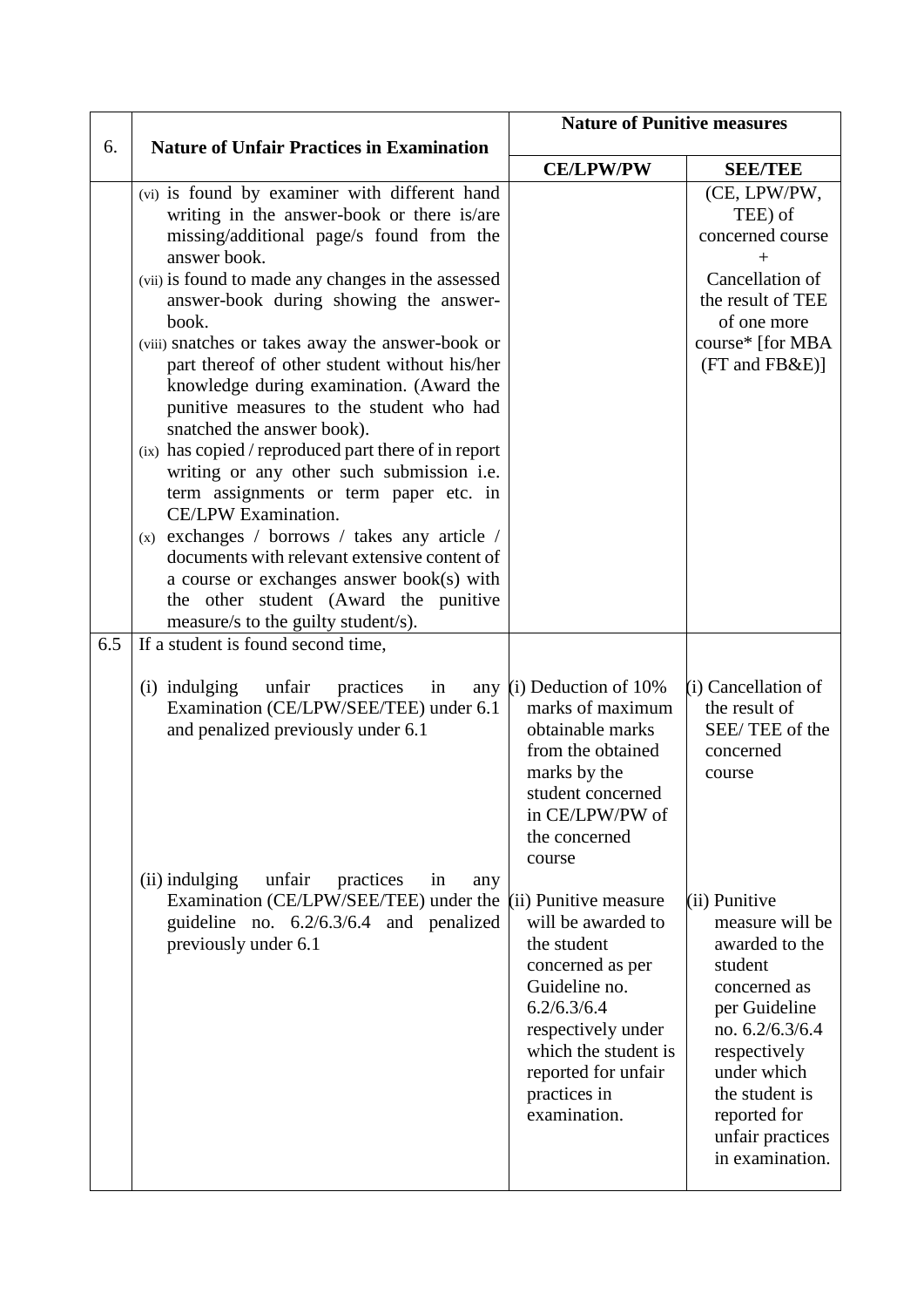| 6.  | <b>Nature of Unfair Practices in Examination</b>                                                                                                                                                                                                                                                                                                                                   | <b>Nature of Punitive measures</b>                                                                                                                                                                                                                                                                                                                                                                                                                                            |                                                                                                                                                                                                                                                 |  |
|-----|------------------------------------------------------------------------------------------------------------------------------------------------------------------------------------------------------------------------------------------------------------------------------------------------------------------------------------------------------------------------------------|-------------------------------------------------------------------------------------------------------------------------------------------------------------------------------------------------------------------------------------------------------------------------------------------------------------------------------------------------------------------------------------------------------------------------------------------------------------------------------|-------------------------------------------------------------------------------------------------------------------------------------------------------------------------------------------------------------------------------------------------|--|
|     |                                                                                                                                                                                                                                                                                                                                                                                    | <b>CE/LPW/PW</b>                                                                                                                                                                                                                                                                                                                                                                                                                                                              | <b>SEE/TEE</b>                                                                                                                                                                                                                                  |  |
|     | indulging unfair practices in<br>(iii)<br>any<br>Examination (CE/LPW/SEE/TEE) ) under<br>the guideline no. $6.1$<br>and penalized<br>previously under<br>guideline<br>the<br>no.<br>$6.2/6.3/6.4$ .<br>$(iv)$ indulging<br>unfair<br>practices<br>in<br>any<br>Examination (CE/LPW/SEE/TEE) under the<br>guideline no. $6.2/6.3/6.4$ and penalized<br>previously under 6.2/6.3/6.4 | $(iii)$ Deduction of 20%<br>marks of<br>maximum<br>obtainable marks<br>from the obtained<br>marks by the<br>student concerned<br>in CE/LPW/PW of<br>the concerned<br>course<br>(iv) Cancellation of<br>the results of CE/<br>LPW/PW of two*<br>courses. [for all]<br>the programmes<br>except MBA (FT<br>and FB&E)].<br>Cancellation of the<br>result of CE/PW of<br>concerned course $+$<br>Deduction of 10%<br>marks of maximum<br>obtainable<br>marks<br>from the obtained | (iii) Cancellation<br>of the result of<br><b>SEE/TEE</b><br>Examinations<br>of concerned<br>course.<br>(iv) Cancellation of<br>the result of all<br>examinations<br>(CE, LPW/PW,<br>SEE/TEE) of<br>all the courses<br>of concerned<br>Semester. |  |
|     |                                                                                                                                                                                                                                                                                                                                                                                    | marks by the student<br>concerned in CE/PW<br>of other one course*<br>[for MBA (FT and<br>FB&E)                                                                                                                                                                                                                                                                                                                                                                               |                                                                                                                                                                                                                                                 |  |
| 6.6 | (i) If the student is found for undue advantage<br>of writer facility.                                                                                                                                                                                                                                                                                                             | Cancellation of the result of all<br>examinations (CE, LPW/PW, SEE/TEE)<br>of all the courses of concerned Semester.                                                                                                                                                                                                                                                                                                                                                          |                                                                                                                                                                                                                                                 |  |
|     | (ii) If another student of the Institute of Nirma<br>University or outsider impersonates as a<br>student on behalf of a student of any Institute<br>of Nirma University is found appearing in the<br>examination in place of eligible student of<br>the Institute of Nirma University.                                                                                             | Cancellation of the result of all<br>examinations (CE, LPW/PW, SEE/TEE)<br>of all the courses of concerned Semester<br>and disallowing the student of Nirma<br>University from registering the courses<br>(IR and RPR) up to two subsequent<br>semesters and initiate the criminal<br>proceeding including filing FIR for the<br>student / Person involved in this case.                                                                                                      |                                                                                                                                                                                                                                                 |  |